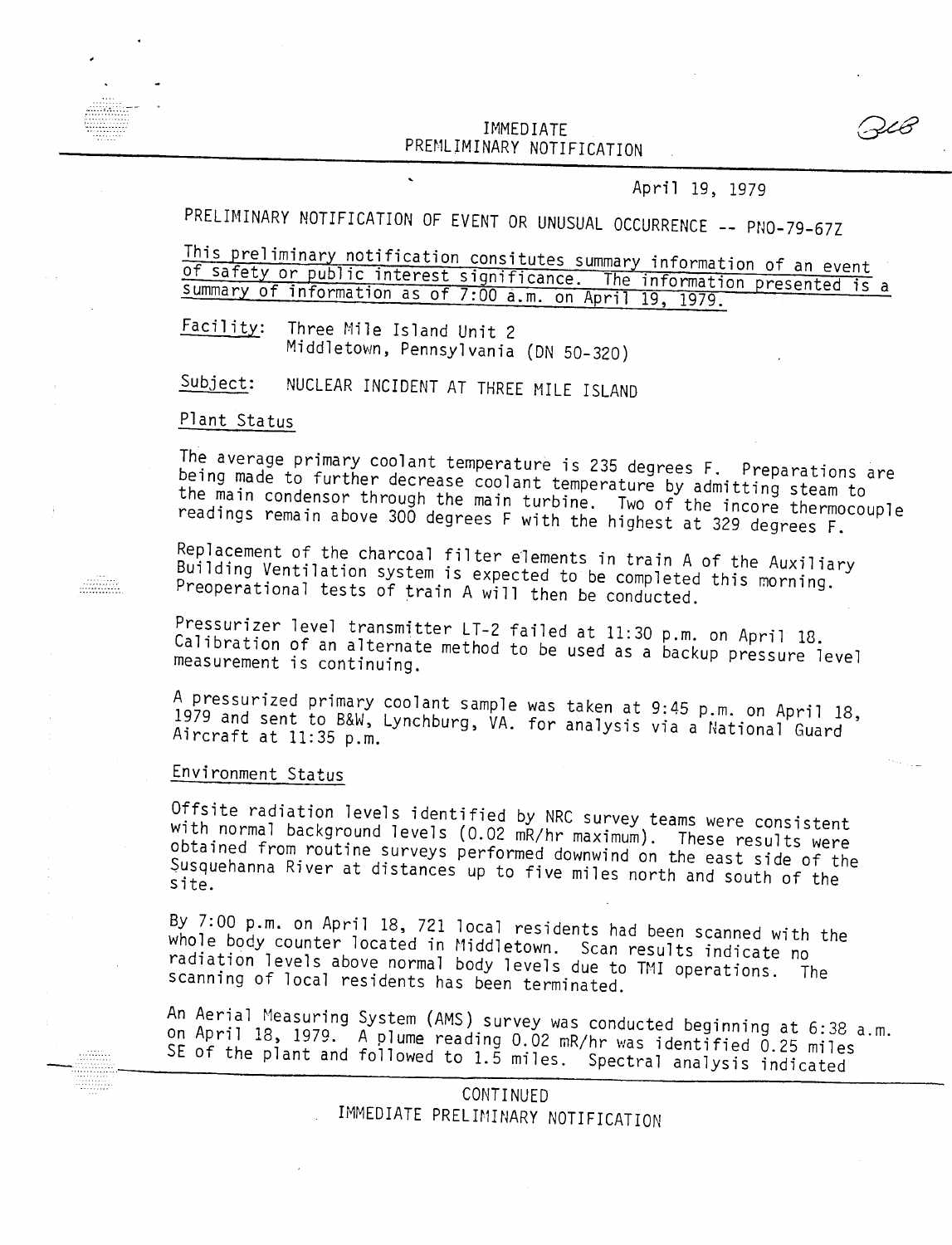| $\mathcal{L}_{\mathcal{A}}$ and the set of $\mathcal{A}$<br>$\cdots$<br>$\cdots$<br>. | Continued |                |
|---------------------------------------------------------------------------------------|-----------|----------------|
| $\cdots$<br>$\cdots$<br>$\sim$                                                        | Page 2    | April 19, 1979 |
|                                                                                       |           | $PNO-79-67Z$   |

the presence of Xenon-133. An air sample taken in the plume 200 meter downwind from the stack showed 8.6 x  $10^{-11}$  microcuries per cubic centimete<br>of Iodine-131 ( 86 picocuries per cubic multiplet of Iodine-131 ( 86 picocuries per cubic meter).

During the period from 0530 April 18 to 0530 April 19 three of four air samples collected around the site showed no activity above the minimum detectable activity (MDA). The meteorological conditions during this period were more favorable than those of the previous day. The fourth<br>sample shows an Iodine-131 concentration of 2.7 x 10<sup>-11</sup> uc/cc (27 picocuries per cubic meter). Data from five other samples have not as yet been analyzed. Three soil samples and three grass samples showed no activity<br>above the MDA. The MDA for grass was 2 4 x 10-4 microcuries per square The MDA for grass was  $2.4 \times 10^{-4}$  microcuries per square meter (240 picocuries per square meter); the MDA for soil was about <sup>3.7</sup> x 10<sup>-7</sup> microcuries per gram (0.37 picocuries per gram). One gras <sup>sample</sup> taken showed 5.5 x 10<sup>-4</sup> microcuries per square meter (550 picocurie per square meter).

Dose rates (47 locations) as measured by NRC thermoluminescent dosimeters (TLD's) for the past 24-hour period are near expected natural background levels.

Iodine concentrations measured in the Unit 2 ventilation stack since<br>PNO-79-67Y (April 18, 1979) are:

| Time                          | Activity (uCi/ml)             |
|-------------------------------|-------------------------------|
| $4/17$ (2357) - 4/18 (0405)   | 2.2 $\times$ 10 <sup>-7</sup> |
| $4/18$ (0405) - 4/18 (0550)   | $4.5 \times 10^{-7}$          |
| $4/18$ (0550) - $4/18$ (0800) | $2.1 \times 10^{-7}$          |
| $4/18$ (0805) - 4/18 (0945)   | $1.8 \times 10^{-7}$          |
| $4/18$ (0945) - 4/18 (1200)   | $1.4 \times 10^{-7}$          |
| $4/18$ (1204) - $4/18$ (1647) | 7.2 $\times$ 10 <sup>-8</sup> |
| $4/19$ (0001) - 4/19 (0358)*  | 7.5 $\times$ 10 <sup>-8</sup> |

\*The stack monitor used for these measurements was out of service from 12:00 a.m. on April 18 to 12:00 p.m. April 18, 1979.

|                                                    | CONTINED                           |  |
|----------------------------------------------------|------------------------------------|--|
|                                                    | IMMEDIATE PRELIMINARY NOTIFICATION |  |
|                                                    |                                    |  |
| .<br>. <u>.</u>                                    |                                    |  |
| . <b>.</b><br>.<br>. <i>.</i><br>.<br>. <i>.</i> . |                                    |  |
| .<br>. <b>. .</b><br>.                             |                                    |  |
| <b>COLLECTION</b>                                  |                                    |  |